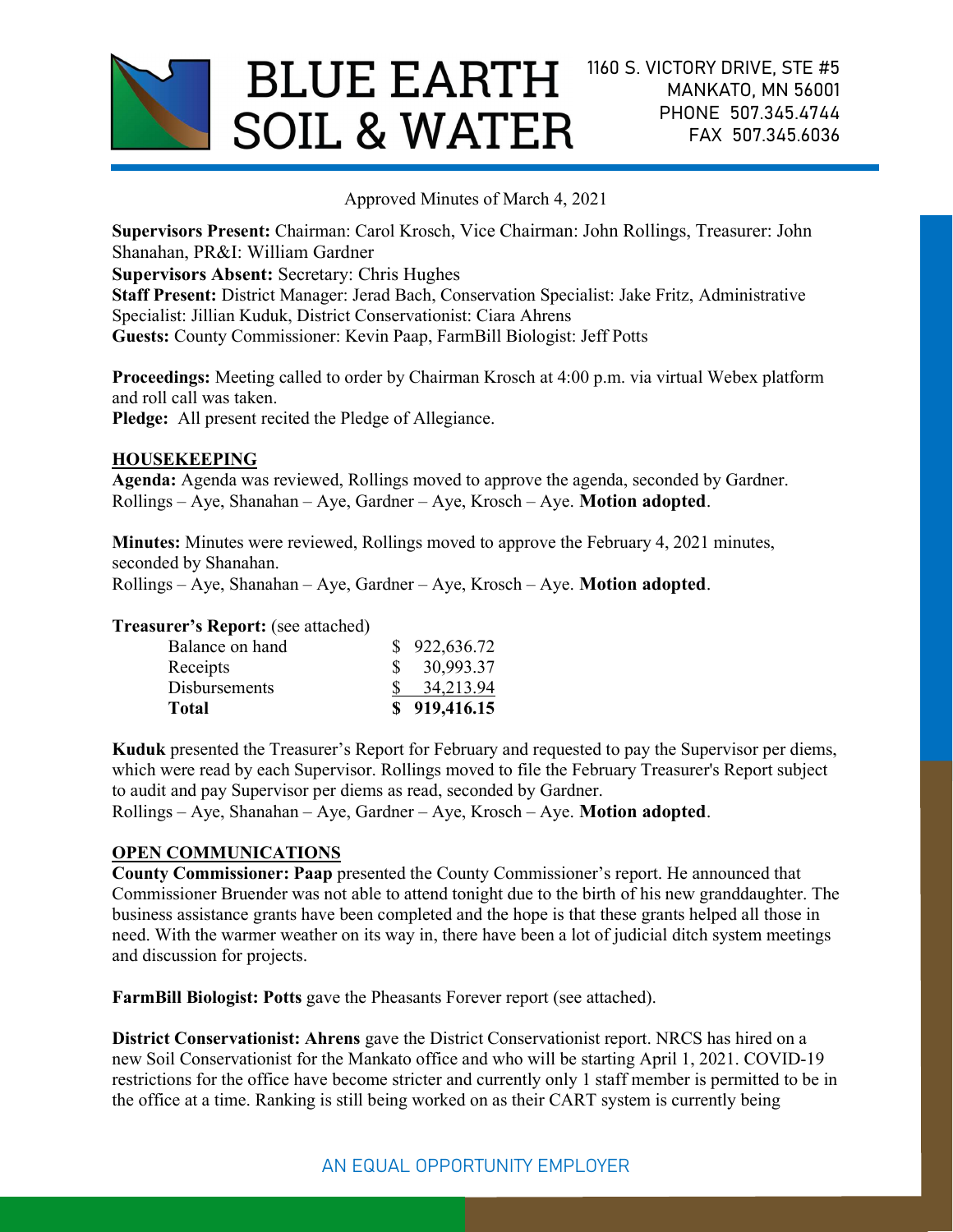updated. The deadline for classic CSP is March  $26<sup>th</sup>$ . There will be a new program coming out called Conservation Incentive Contracts which is a mixture between the EQIP and CSP programs.

District Manager: Bach presented the District Manager report. ELink reporting for end of the year has been completed and 14 of 19 submitted grant reports have been approved. Each year we have to update our website by March  $15<sup>th</sup>$  to meet state requirements which includes posting those approved grant reports. The Watonwan Watershed Base Implementation application has been accepted for funding by BWSR and the group is now working on creating the implementation plan. The Le Sueur 1W1P will begin their planning phase with the first policy meeting on Monday, March  $8<sup>th</sup>$ . Legislative Days are coming up in a couple of weeks and the event will be virtual. This year's tree program has seen an increase in orders compared to years past. We have sold almost 3,000 trees more than this time last year. Pick-up days will be the week of April 19<sup>th</sup> and held at the Blue Earth County Fairgrounds. There is a pilot program in the works for a "Sonic Water Restoration System" which can be put in lakes or ponds. The hope is to starting gathering data on whether or not these systems work. This is still in the planning stages but the board will be kept informed as things move forward.

## COST SHARE CONTRACTS:

# Dave Krengel – MAWQCP Assessment Incentive Payment

Bach presented the request for a \$100 payment to Krengel as an incentive for completing the MN Ag Water Quality Certification Program Assessment. Rollings moved to encumber \$100 to be paid by the GBERBA MAWQCP grant for the Dave Krengel MAWQCP Assessment, seconded by Shanahan.

 $Rollings - Aye$ , Shanahan – Aye, Gardner – Aye, Krosch – Aye. **Motion adopted.** 

## NEW BUSINESS:

## SWCD Lease Agreement:

Bach presented the updated lease agreement received from 1160 Investments LLC and requested the authority to sign the agreement to enter into a new 5-year lease at the current location. Gardner moved to approve the 2021 Lease Agreement with 1160 Investments LLC and give Bach the authority to sign the lease agreement, seconded by Shanahan.

Rollings – Aye, Shanahan – Aye, Gardner – Aye, Krosch – Aye. Motion adopted.

## Conservation Technician Vacancy:

Bach requested for board approval of the posting and hiring of a new Conservation Technician. This position will replace the previous CREP Technician position. Shanahan moved to approve the posting and hiring of a new Conservation Technician with a starting pay range of \$16.00 - \$18.00, depending on experience, seconded by Rollings.

 $Rollings - Aye$ , Shanahan – Aye, Gardner – Aye, Krosch – Aye. **Motion adopted.** 

## SUPERVISOR REPORTS

Rollings – No Report.

Shanahan – No Report.

Gardner – Directed folks to the MPI website if they are interested in participating in the fundraising efforts.

Krosch – Welcomed input for the upcoming Legislative Briefing Day and the Area VI chairs meeting before attending these meetings later this month.